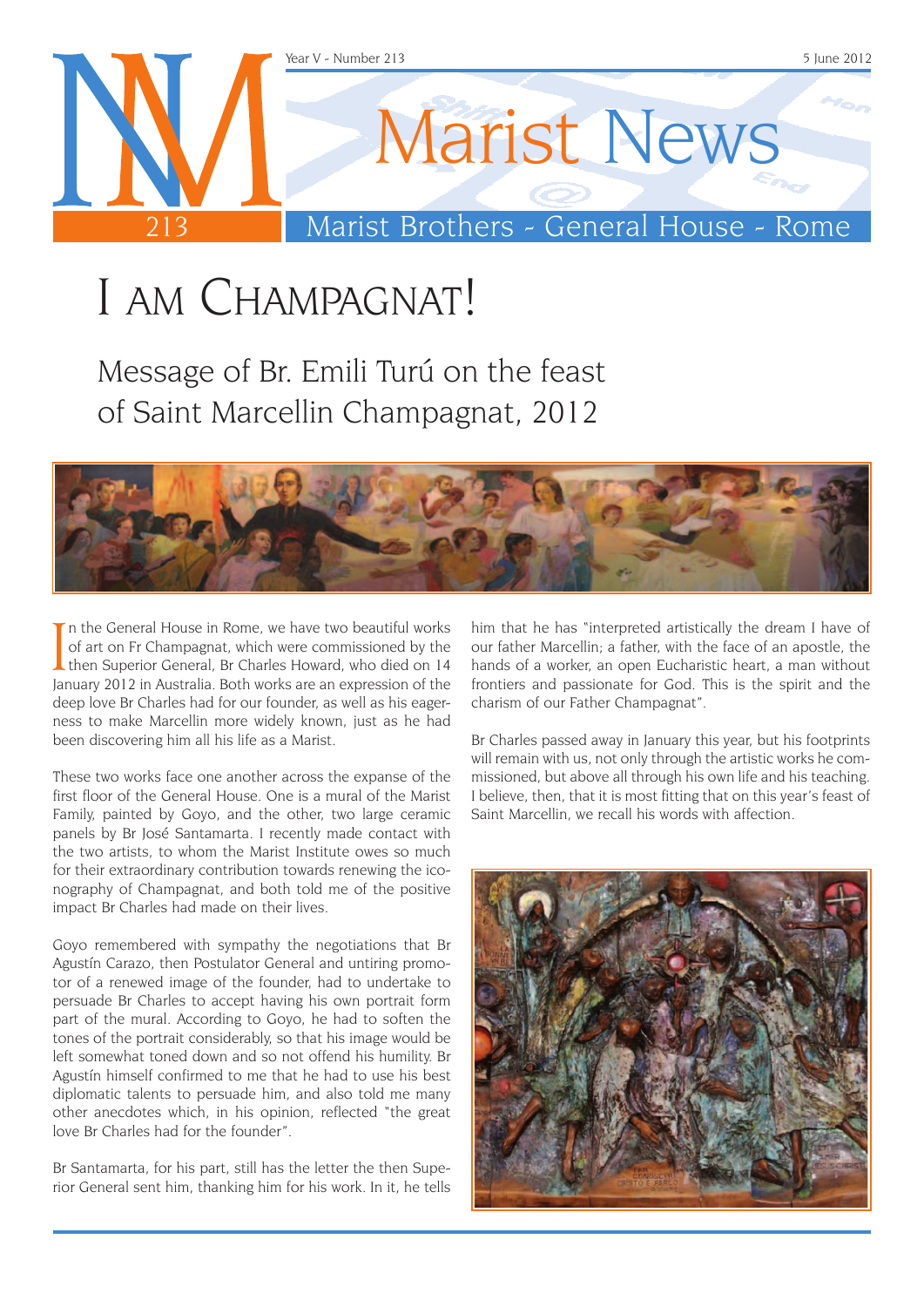It is necessary to situate the two works of art mentioned within the framework of the celebration of the

"Champagnat Year", 200 years from the birth of Saint Marcellin. It was in this same context, on 20 May 1989, that Br Charles published a Circular entitled "The Founder challenges his Brothers", the aim of which was to encourage all to "grow in our understanding of Marcellin's charism, this gift of the Holy Spirit in which we all share".

This Circular relates the experience of the Ecole

Champagnat in Budapest, where eight brothers were arrested in 1944 because they had sheltered and hidden Jews. This school had been founded in 1928 and the people used to say of its students: "There go the little Champagnats". The pupils were very proud of this title and liked to say: "I am a Champagnat". Starting from this anecdote, Br Charles invites us all to "be Champagnat today":

*"I AM A CHAMPAGNAT". This may sound cute on the lips of a youngster. But for us Marist Brothers, it touches a profound truth. Each of us is a Champagnat, and we endeavour to bring to young people what Champagnat did: respect, encouragement, love, Christian truth, education in all its forms, and a concern about all facets of their lives In other words, we try to be BROTH-ERS for them.*

- *• We are Champagnats for our own Brothers, with our concern, our encouragement, our support, our prayers, our love.*
- *• We are Champagnats for a Church which is struggling to serve humankind. We follow Champagnat with his great love of the Church: the pilgrim people, the body of Christ.*
- *• We are Champagnats for young people in need, for those in search of values, for those in search of credible witnesses to Christianity.*

*• We are Champagnats for young people in need of brothers, someone to listen to them, to encourage them, to love them.*

*• We are Champagnats for the poor, the dispossessed, the marginalised: we are Broth-*

*• We are Champagnats for those who do not* 

*ers for those most in need.*

*know Mary, who do not understand her love for them, her presence to them.*

> On this feast of Saint Marcellin 2012, we welcome the words of our Br Charles, five months after his death, as an authentic life programme for all of us who regard ourselves as Marists of Champagnat.

With joy, let us thank the Lord for the gift of the life of Br Charles, a real Champagnat for the Institute. And let us also give thanks for so many persons on

the five continents who, often in discreet and silent ways, endeavour to be new Champagnats for the children and young people of today.

Br Emili Turú, Superior General



#### **Marist University of Mérida, México 15 Years**

In Mérida, Yucatán, México, the Marist Brothers have been working for more<br>than 90 years. One of the fruits of this work has been the foundation in 1996, than 90 years. One of the fruits of this work has been the foundation in 1996, by a group of lay Marists, of a University, which has now completed 15 years of existence.

On 26 April, more than 1000 persons gathered in the buildings of the University to praise and bless God with a Eucharist for this Marist university life.

The celebration was presided over by Mons. Jorge Carlos Patrón, former chaplain of the University and had an impressive youthful colouring.

The work, commitment and participation of the students was fundamental for this great celebration. As a Marist University, the brothers worked with them in the preparation and development. The participation of intendants, directors and masters made it a very family affair.



We had various signs of praise and participation, such as the formation of an enormous cross at the beginning of the ceremony, the making and presentation of images of Champagnat and our Good Mother which inspired different parts of the Mass. The youth built the altar and invited the assembly to praise God with the singing of the Sanctus in a singular and youthful manner. The Spirit was very present.

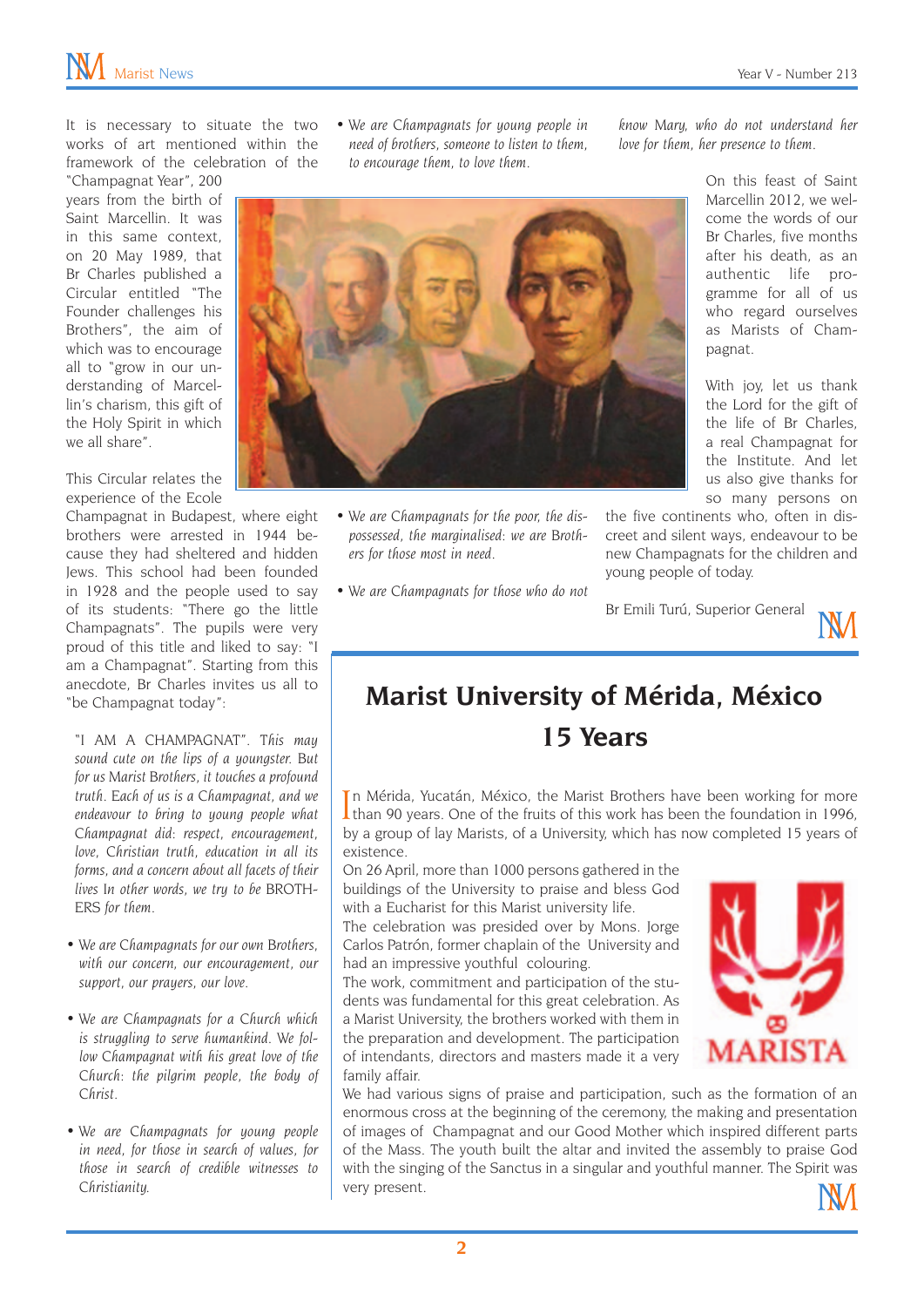## MARIST COMMUNITY OF ALEP, SYRIA A letter for sharing

T o all the Marists of the world, laity and brothers. Peace and hope!

We would like to share with you our life and mission in the painful situation our country, Syria, has been experiencing for a little over a year.

Horror encircles us on every side: every form of violence, hardship, insecurity, misery, poverty, and above all, an uncertain future. This situation is becoming so widespread that it threatens to engulf us!

We were conscious of this from the beginning.

Our Marist spirituality has guided us to « go in haste, with Mary, to a new land ».

Accordingly, we have decided

- to choose life in the face of the culture of death,
- to be sowers of hope in the face of despair,
- to center our personal and community life on peace.

Thus, during the period of Advent, we prepared weekly times of prayer around the theme : peace, interior and





exterior. We invited all our friends.

During Lent, we also organized times of prayer around different themes inspired by the crisis (security, self-satisfaction, the other, non violence). We closed this cycle of prayer on Good Friday with prayer around the cross centred on reconciliation.

And in this month of May, we celebrate every Saturday prayer which is nourished by the lives of Mary and our founder Marcellin Champagnat.

We had, as well, to make a decision about our apostolic activities, whether the meetings of the fraternities or the scout group meetings or the solidarity activities.

Should we cease them, yes or no ?

As very audacious Marists, we chose to continue them, taking some precautions and especially taking into account the situation of the moment.

At the same time, we organized a training session in learning how to deal with crisis situations.

And we drew up a logistics inventory for managing a catastrophe.

Placing ourselves in God's care at each instant and counting on numerous friends benefactors or engaged in voluntary work, we have planned summer activities for all ages. Thus, we hope to make our house a haven of peace, security and stability.

As for you, dear brothers and friends,

Pray with us for the children, that they sleep in peace at night, that they go to school, play, that they bring happiness.

Pray with us for the youth, those without hope, those who every day risk their lives, their studies, their future.

Pray with us for the men and women, for the voiceless, the poor, for all who suffer violence,

Pray for us!

Support our choice of peace as a way of reconciliation and pardon.

May 2012

 $\mathcal{L}_\text{max}$ 

Your Marist brothers and sisters of Alep (Syria)

[Letter of Br. Emili Turú, Superior Gen](http://www.champagnat.org/e_maristas/emili_turu/EmiliTuru_Siria_2012_06_01.pdf)[eral - PDF \(250 KB - French and Arabic\)](http://www.champagnat.org/e_maristas/emili_turu/EmiliTuru_Siria_2012_06_01.pdf)